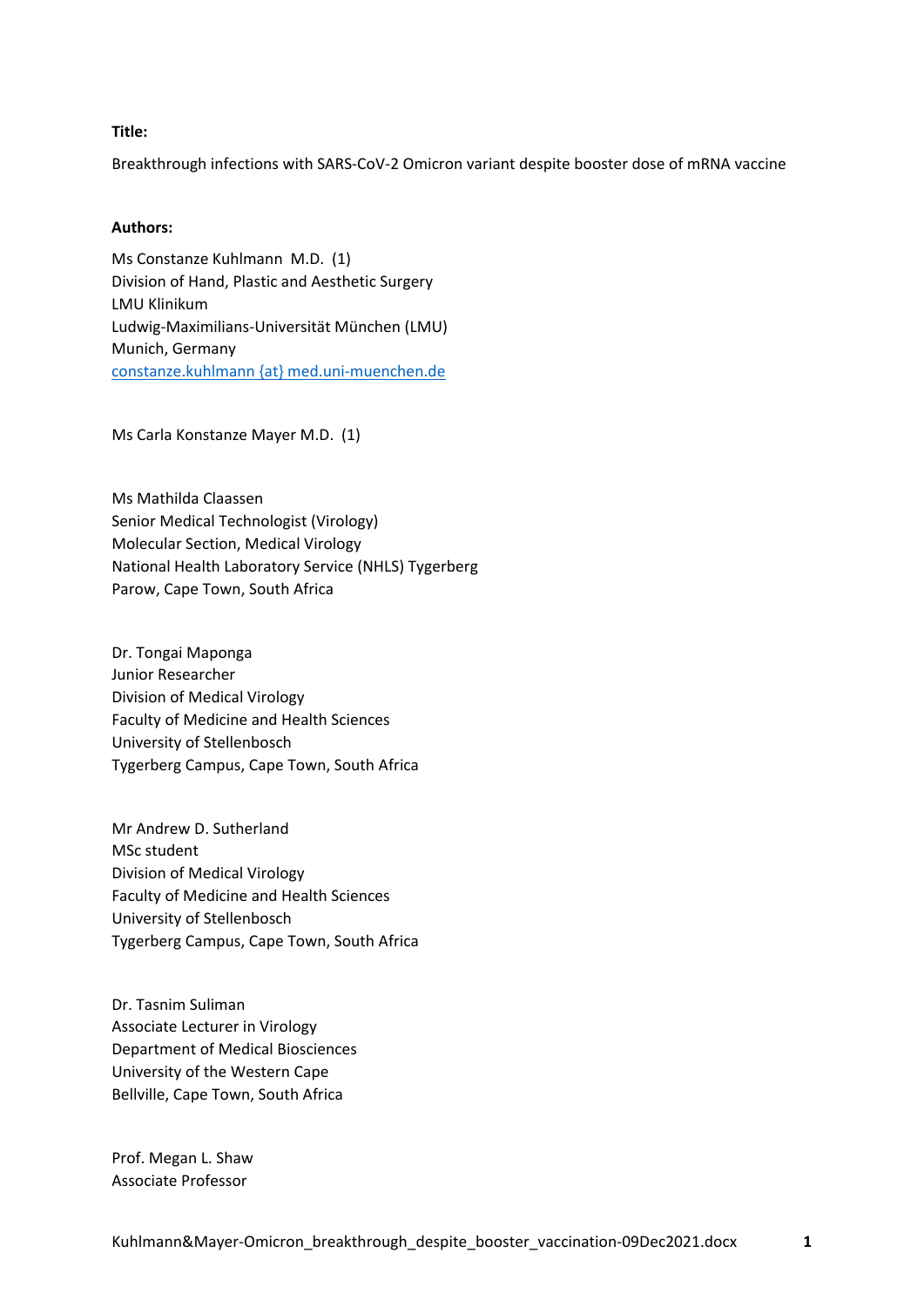Department of Medical Biosciences University of the Western Cape Bellville, Cape Town, South Africa

Prof Wolfgang Preiser (2) Division of Medical Virology Faculty of Medicine and Health Sciences University of Stellenbosch National Health Laboratory Service (NHLS) Tygerberg Tygerberg Campus, Cape Town, South Africa preiser {at} sun.ac.za

(1) Joint first authors (2) Corresponding author

#### **Abstract**

Based on its genetic profile and preliminary *in vitro* and epidemiological data, the recently emerged SARS-CoV-2 Omicron variant is predicted to evade immune responses to some extent. We report a cluster of Omicron variant infections in individuals who had received full primary vaccination series and booster doses with mRNA vaccines. All patients experienced symptomatic COVID-19 but clinical manifestations were mild to moderate. Their SARS-CoV-2 viral RNA loads and anti-spike antibody levels were determined. This series proves that even three doses of mRNA vaccines may not be sufficient to prevent infection and symptomatic disease with the Omicron variant.

#### **Keywords**

SARS-CoV-2; Omicron variant; B.1.1.529; vaccine breakthrough infection; booster vaccination; COVID-19; mRNA vaccine

# **Contributors' statement:**

Constanze Kuhlmann (CK) and Carla Konstanze Mayer (CM) (joint 1st authors) and Wolfgang Preiser (WP) (senior author) conceptualised and designed the study, obtained ethics approval and informed consent from the participants and organised logistics. CK and CM acquired clinical data and samples and analysed clinical data. WP and Megan Shaw (MS) oversaw and obtained funding for the laboratory investigations which were conducted by Tongai Maponga (TM), Mathilda Claassen (MC), Andrew Sutherland (AS) and Tasnim Suliman (TS). All authors verified data and analysed results. CK, CM and WP drafted and wrote the manuscript which was reviewed by all authors.

#### **Funding:**

The bodies who contributed funding for this study, namely the South African Medical Research Council, Poliomyelitis Research Foundation and National Health Laboratory Service Research Trust, had no role in its conception, conduct or the writing of the paper.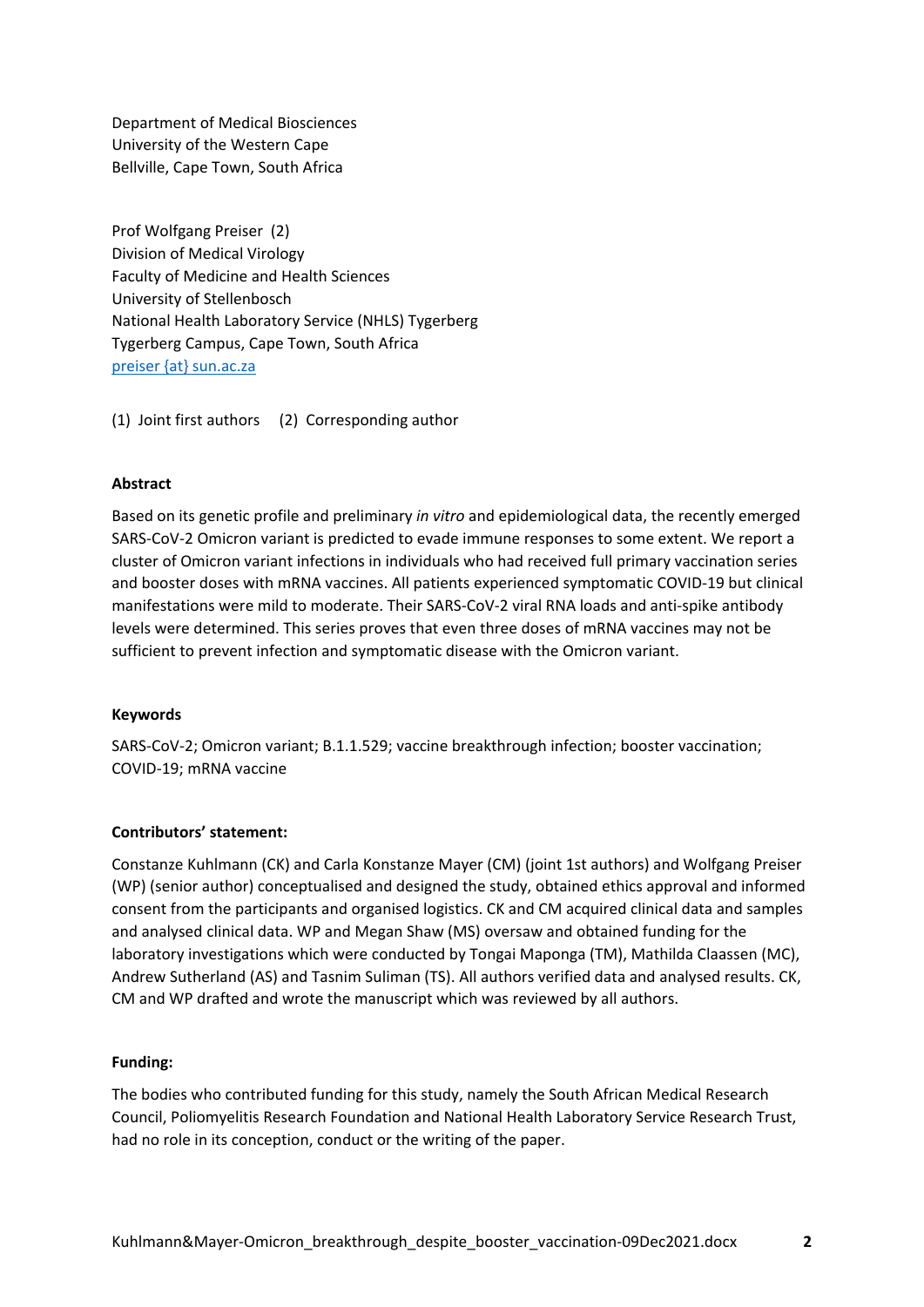The most recent SARS-CoV-2 variant of concern to emerge has been named Omicron (WHO 2021). Its immune evasion potential was predicted by genomic data and has been preliminarily confirmed by observation of increasing incidence of re-infections (Pulliam et al., 2021). This has triggered calls to intensify vaccination programmes including provision of vaccine booster doses (Dolgin, 2021).

We now report a group of German visitors who received three doses of SARS-CoV-2 vaccines, including at least two of a messenger ribonucleic acid (mRNA) vaccine, yet experienced breakthrough infections with the Omicron variant in late November / early December 2021 while in Cape Town, South Africa.

The reported group consisted of seven Caucasians (5 females, 2 males) with an average age of 27.7 (range 25-39) years with no relevant medical history. Four individuals were participating in clinical electives at different local hospitals while the others were in South Africa for vacation. On arrival during the first half of November all cases provided a negative SARS-CoV-2 PCR test and a record of complete vaccination including booster, or third, doses (Table 1) that were administered in accordance with European recommendations using homologous ( $n = 5$ ) and heterologous ( $n = 2$ ) vaccination courses (European Medicines Agency, 2021).

Six cases were fully vaccinated with BNT162b2 (Comirnaty; BioNTech, Mainz, Germany). Five of these received a third (booster) dose of BNT162b2 in October or early November 2021 and one received a full dose (0.5 mL, 100 mcg) of mRNA-1273 (Spikevax; Moderna, Cambridge, MA, USA) at the beginning of October. The seventh subject received an initial dose of ChAdOx1-S (Vaxzevria; AstraZeneca, Cambridge, U.K.), followed by a dose of BNT162b2 for completion of primary immunization, and a booster dose of the same vaccine. None of them had a reported history of a SARS-CoV-2 infection.

During a marked increase in incidence of SARS-CoV-2 infections in the Western Cape province (Western Cape Department of Health, 2021), these individuals observed onset of mild respiratory symptoms from 30 November to 2 December 2021. SARS-CoV-2 infections were diagnosed by ISO 15189-accredited diagnostic laboratories using molecular assays approved by the national regulator over the following days.

The investigation was approved by the Health Research Ethics Committee of Stellenbosch University (REFERENCE NUMBER TO BE INSERTED ONCE AVAILABLE) and all participants provided informed consent. We obtained clinical samples as early as logistically possible, between 2 to 4 days after onset of symptoms. Nasopharyngeal swab samples, obtained as dry swabs and stored at +4°C, were eluted in 1.5 millilitre (mL) of phosphate-buffered saline and RNA extracted using the NucliSens easyMAG system (bioMérieux SA, Marcy l'Etoile, France). Viral genome sequences were determined by Oxford Nanopore Technologies (Oxford, U.K.) sequencing on the GridION using the ARTIC V3 primers set (Engelbrecht et al., 2021) and SARS-CoV-2 RNA loads by quantitative real-time PCR using the E-gene target only (Corman et al., 2020). The *in vitro* transcribed RNA generated with the TranscriptAid T7 High Yield Transcription kit (Thermo Scientific, MA, U.S.A.) of a cloned E-gene (courtesy of J. Bhiman, NICD) was used as quantification standard. Blood samples were tested by the Quant II IgG anti-Spike 2-CoV-SARS (Abbott, Illinois, U.S.A.) to determine SARS-CoV-2 anti-spike IgG levels (Grupel et al., 2021).

All patients were placed in domestic isolation and used a daily symptom diary to document the course of disease. All individuals had symptoms compatible with COVID-19. Initial symptoms were sore throat (85.7 %), fatigue (71.4 %), headaches (57.14 %), dry cough (42.9%), chest pressure, sinus pressure, rhinitis and nausea (all reported by 28.6 %) (Table 2). Night sweats were seen in one patient within the first three days after symptom onset. As the infection progressed, all individuals developed a dry cough, 85.7 % had sinus pressure, and 71.4 % had rhinitis. Anosmia and dysgeusia were observed only temporarily (on day 3) in one patient. Fever was reported by 14.3 % of patients. At the end of the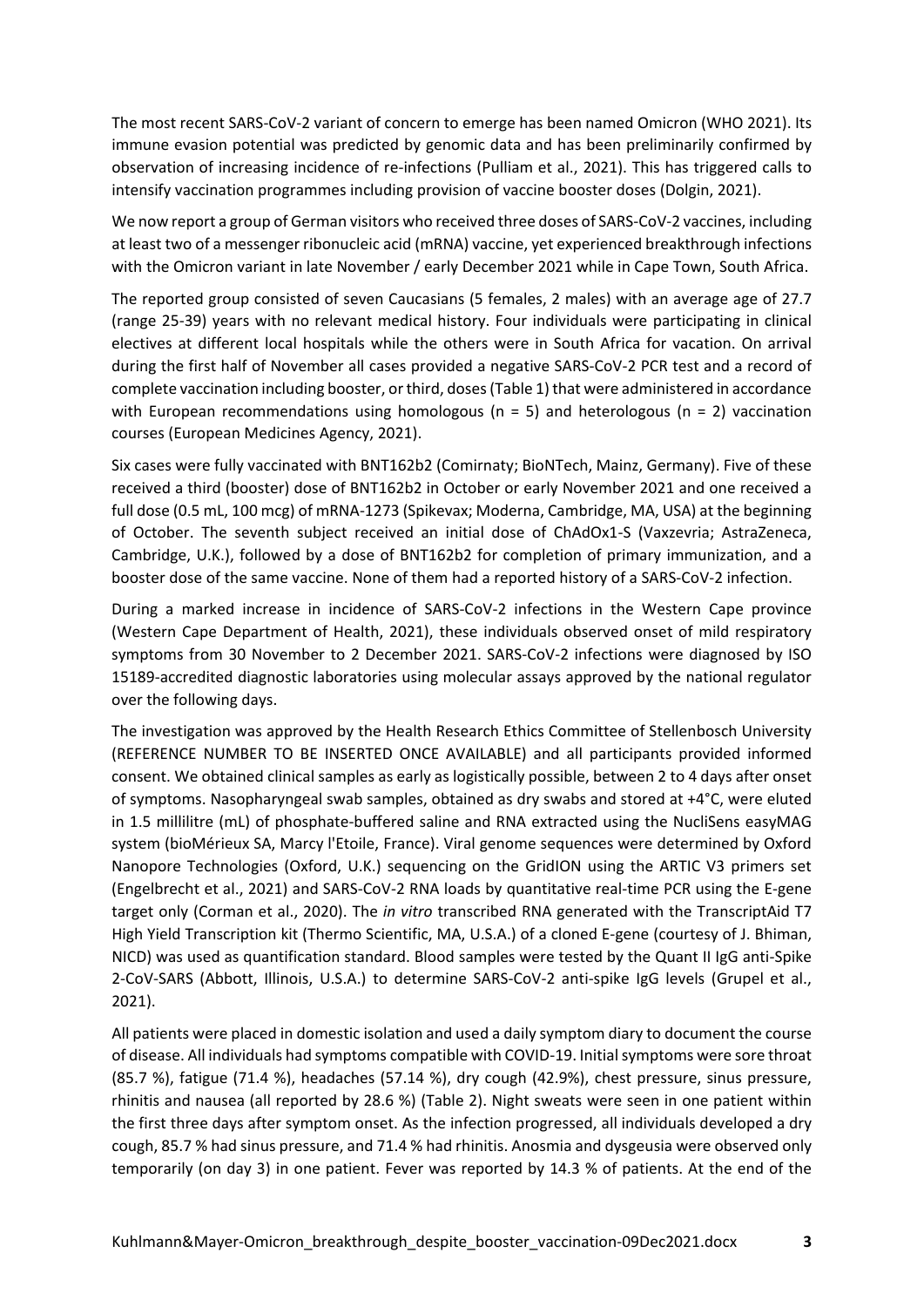observation period (day 7), dry cough (100 %), rhinitis (71.4 %), sore throat (57.1 %) and shortness of breath (42.9 %) were the predominant symptoms, with a general reduction of symptom severity. Overall, all cases described their symptoms as mild or moderate and none required hospitalisation during the observation period (Figure 1). Blood oxygenation levels remained in the normal range without exception.

Five of the cases were confirmed to be due to infection with the SARS-CoV-2 Omicron variant (PANGO lineage B.1.1.529, Nextstrain clade 21K); in two cases sequencing failed but they are inferred to be Omicron, too, based on their very close epidemiological links to the others.

Viral loads ranged from 1.41 x 10E4 to 1.65 x 10E8 (mean 4.16 x 10E7) viral RNA copies per mL of swab eluate, with highest averages (mean 6.69 x 10E7) on day 4 after symptom onset.

Anti-spike antibody levels ranged from 15,011.2 to > 40,000 with a mean of approximately 23,000 arbitrary units / millilitre (AU/mL) of serum (Table 3). These values are very similar to those reported by Grupel et al (2021) for four weeks following the second vaccine dose.

This case series is the first to report, and characterise, breakthrough infections with the Omicron variant in individuals fully vaccinated and having received a vaccine booster dose. We include those with heterologous booster doses in line with what is becoming global practice.

Booster doses were administered between 5 and 10 months after the second vaccine doses, and breakthrough infections occurred one to two months thereafter.

All individuals experiencing breakthrough infections had high levels of viral spike protein binding antibodies. This is expected after receipt of booster vaccine doses (Demonbreun et al., 2021), even in the absence of prior SARS-CoV-2 infection.

Viral RNA loads in Omicron variant infections have not yet been reported. It is thus unknown whether the viral loads observed in our group are different from those in unvaccinated, or differently vaccinated, individuals. During "wild-type" SARS-CoV-2 infection, an average viral RNA load of 6.76 x  $10<sup>5</sup>$  copies per swab was found in samples taken up to day 5 post-onset of symptoms (Wölfel et al., 2020), with a maximum of  $7.11 \times 10^8$  copies per swab. In this group of individuals, an average of 4.16 x 10<sup>7</sup> was observed and the highest viral load detected was 1.65 x 10<sup>8</sup> copies per mlL of eluted swab on day 4 after onset of symptoms. This might indicate higher viral loads in samples from patients infected with the Omicron variant but should be regarded as preliminary.

During the first week after onset of symptoms a mild clinical course was observed. This suggests that full vaccination followed by a booster dose still provides good protection against severe COVID-19. However, the observation period is short and does not exclude subsequent deterioration or long-term sequelae of COVID-19.

This case series proves that, as predicted, the Omicron variant is able to evade immunity induced by mRNA vaccines *in vivo*. South Africa has yet to introduce booster vaccinations for individuals immunised with two doses of BNT162b2, so the presence of this group from Germany presented a unique opportunity to study Omicron breakthrough infections in individuals with mRNA vaccine boosters. Hitherto unpublished *in vitro* data suggest lower titres of neutralising antibodies against the Omicron variant, compared to other SARS-CoV-2 lineages, following BNT162b2 vaccination but increased titres after a third dose (Cele et al., 2021; Wilhelm et al., 2021; Pfizer, 2021), supporting calls for booster doses while the Omicron variant may be spreading globally. Our report, however, shows that this is insufficient to prevent symptomatic infection and emphasises the need to maintain additional non-pharmaceutical interventions.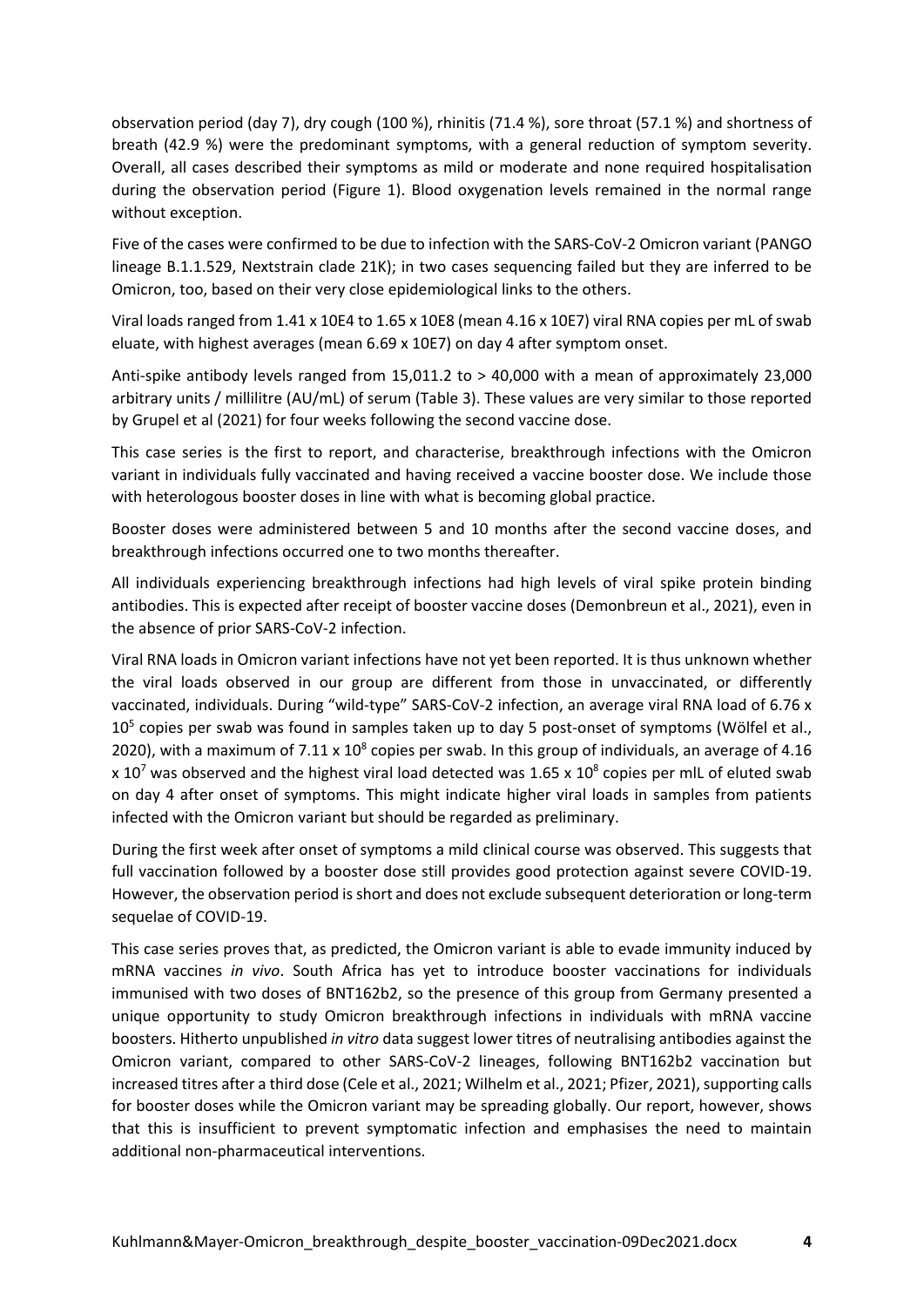While our findings underscore the need for updated vaccines to provide better protection against symptomatic infection with the Omicron variant (Devlin and Kollewe, 2021), protection from severe disease is probably still intact in individuals who have received booster doses.

# **References**

WHO. Classification of Omicron (B.1.1.529): SARS-CoV-2 Variant of Concern. Statement 26 November 2021. https://www.who.int/news/item/26-11-2021-classification-of-omicron-(b.1.1.529) sars-cov-2-variant-of-concern (last accessed 6 Dec 2021)

Pulliam JRC, van Schalkwyk C, Govender N, von Gottberg A, Cohen C, Groome MJ, Dushoff J, Mlisana K, Moultrie H. Increased risk of SARS-CoV-2 reinfection associated with emergence of the Omicron variant in South Africa. Pre-print. medRxiv 2021. Doi: https://doi.org/10.1101/2021.11.11.21266068.

Dolgin E. Omicron is supercharging the COVID vaccine booster debate. Nature. 2021 Dec 2. Doi: 10.1038/d41586-021-03592-2. Epub ahead of print. PMID: 34862505.

European Medicines Agency. EMA and ECDC recommendations on heterologous vaccination courses against COVID-19. News release 07/12/2021. https://www.ema.europa.eu/en/news/ema-ecdcrecommendations-heterologous-vaccination-courses-against-covid-19 (last accessed 9 December 2021).

Western Cape Department of Health, 2021: https://coronavirus.westerncape.gov.za/covid-19 dashboard (last accessed 7 December 2021).

Engelbrecht S, Delaney K, Kleinhans B, Wilkinson E, Tegally H, Stander T, van Zyl G, Preiser W, de Oliveira T. Multiple Early Introductions of SARS-CoV-2 to Cape Town, South Africa. Viruses. 2021 Mar 22;13(3):526. Doi: 10.3390/v13030526. PMID: 33810168; PMCID: PMC8005015.

Corman VM, Landt O, Kaiser M, Molenkamp R, Meijer A, Chu DK, Bleicker T, Brünink S, Schneider J, Schmidt ML, Mulders DG, Haagmans BL, van der Veer B, van den Brink S, Wijsman L, Goderski G, Romette JL, Ellis J, Zambon M, Peiris M, Goossens H, Reusken C, Koopmans MP, Drosten C. Detection of 2019 novel coronavirus (2019-nCoV) by real-time RT-PCR. Euro Surveill. 2020 Jan;25(3):2000045. Doi: 10.2807/1560-7917.ES.2020.25.3.2000045. Erratum in: Euro Surveill. 2020 Apr;25(14): Erratum in: Euro Surveill. 2020 Jul;25(30): Erratum in: Euro Surveill. 2021 Feb;26(5): PMID: 31992387; PMCID: PMC6988269.

Grupel D, Gazit S, Schreiber L, Nadler V, Wolf T, Lazar R, Supino-Rosin L, Perez G, Peretz A, Ben Tov A, Mizrahi-Reuveni M, Chodick G, Patalon T. Kinetics of SARS-CoV-2 anti-S IgG after BNT162b2 vaccination. Vaccine. 2021 Sep 7;39(38):5337-5340. Doi: 10.1016/j.vaccine.2021.08.025. Epub 2021 Aug 11. PMID: 34393018; PMCID: PMC8354802.

Demonbreun AR, Sancilio A, Vaught LA, Reiser NL, Pesce L, McNally EM, McDade TW. Antibody titers before and after booster doses of SARS-CoV-2 mRNA vaccines in healthy adults. medRxiv 2021.11.19.21266555; doi: https://doi.org/10.1101/2021.11.19.21266555.

Wölfel R, Corman VM, Guggemos W, Seilmaier M, Zange S, Müller MA, Niemeyer D, Jones TC, Vollmar P, Rothe C, Hoelscher M, Bleicker T, Brünink S, Schneider J, Ehmann R, Zwirglmaier K, Drosten C, Wendtner C. Virological assessment of hospitalized patients with COVID-2019. Nature. 2020 May;581(7809):465-469. doi: 10.1038/s41586-020-2196-x. Epub 2020 Apr 1. Erratum in: Nature. 2020 Dec;588(7839):E35. PMID: 32235945.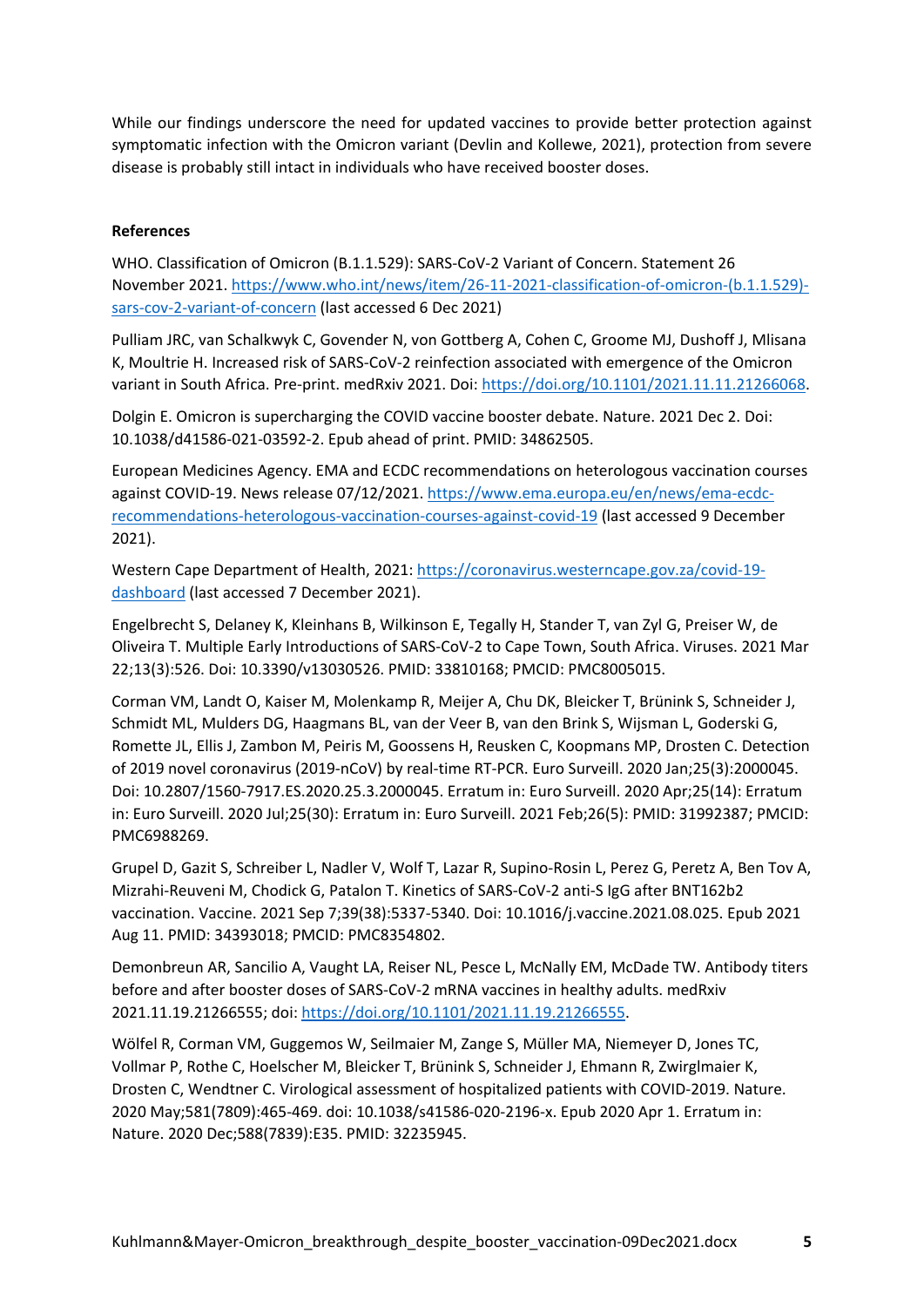Cele S, Jackson L, Khan K, Khoury D, Moyo-Gwete T, Tegally H, Scheepers C, Amoako D, Karim F, Bernstein M, Lustig G, Archary D, Smith M, Ganga Y, Jule Z, Reedoy K, Emmanuel San J, Hwa SH, Giandhari J, Blackburn JM, Gosnell BI, Abdool Karim S, Hanekom W, NGS-SA, COMMIT-KZN Team, von Gottberg A, Bhiman J, Lessells RJ, Moosa MYS, Davenport M, de Oliveira T, Moore PL, Sigal A. SARS-CoV-2 Omicron has extensive but incomplete escape of Pfizer BNT162b2 elicited neutralization and requires ACE2 for infection. Pre-print. https://www.ahri.org/omicron-incompletely-escapesimmunity-induced-by-the-pfizer-vaccine (last accessed 9 December 2021).

Wilhelm A, Widera M, Grikscheit K, Toptan T, Schenk B, Pallas C, Metzler M, Kohmer N, Hoehl S, Helfritz FA, Wolf T, Goetsch U, Ciesek S.Reduced Neutralization of SARS-CoV-2 Omicron Variant by Vaccine Sera and monoclonal antibodies. medRxiv 2021.12.07.21267432; doi: https://doi.org/10.1101/2021.12.07.21267432.

Pfizer. Pfizer and BioNTech Provide Update on Omicron Variant. Press release. Wednesday, December 08, 2021 - 06:54am. https://www.pfizer.com/news/press-release/press-releasedetail/pfizer-and-biontech-provide-update-omicron-variant (last accessed 9 December 2021).

Devlin H, Kollewe J. BioNTech says it could tweak Covid vaccine in 100 days if needed. The Guardian (newspaper), 26 November 2021. https://www.theguardian.com/society/2021/nov/26/biontechsays-it-could-tweak-covid-vaccine-in-100-days-if-needed (last accessed 7 December 2021).

| ID             | age/<br>years | sex          | $1st$ dose     |                 | $2nd$ dose     |                 | 3rd dose       |                                  |
|----------------|---------------|--------------|----------------|-----------------|----------------|-----------------|----------------|----------------------------------|
|                |               |              | date           | vaccine         | date           | vaccine         | date           | vaccine                          |
| $\mathbf{1}$   | 26            | $\mathsf{f}$ | 7 Feb<br>2021  | <b>BNT162b2</b> | 28 Feb<br>2021 | <b>BNT162b2</b> | 10 Nov<br>2021 | <b>BNT162b2</b>                  |
| 2              | 27            | f            | 30 Dec<br>2020 | BNT162b2        | 19 Jan<br>2021 | <b>BNT162b2</b> | 3 Oct<br>2021  | mRNA-1273<br>$(100 \text{ mcg})$ |
| 3              | 39            | m            | 28 Apr<br>2021 | <b>BNT162b2</b> | 13 May<br>2021 | BNT162b2        | 8 Nov<br>2021  | <b>BNT162b2</b>                  |
| 6              | 25            | f            | 21 Jan<br>2021 | BNT162b2        | 11 Feb<br>2021 | BNT162b2        | 26 Oct<br>2021 | <b>BNT162b2</b>                  |
| $\overline{7}$ | 25            | $\mathsf{f}$ | 26 Mar<br>2021 | <b>BNT162b2</b> | 7 May<br>2021  | BNT162b2        | 3 Nov<br>2021  | <b>BNT162b2</b>                  |
| 8              | 25            | m            | 30 Apr<br>2021 | <b>BNT162b2</b> | 11 Jun<br>2021 | BNT162b2        | 3 Nov<br>2021  | <b>BNT162b2</b>                  |
| 14             | 27            | f            | 28 Feb<br>2021 | ChAdOx1-S       | 3 May<br>2021  | <b>BNT162b2</b> | 26 Oct<br>2021 | <b>BNT162b2</b>                  |

# **Table 1: Basic demographic data and vaccination history of cases**

Legend: ID = Patient Identification No.; BNT162b2 (Comirnaty, BioNTech, Mainz, Germany); mRNA-1273 (Spikevax; Moderna, Cambridge, MA, USA); ChAdOx1-S (Vaxzevria, AstraZeneca, Oxford, UK).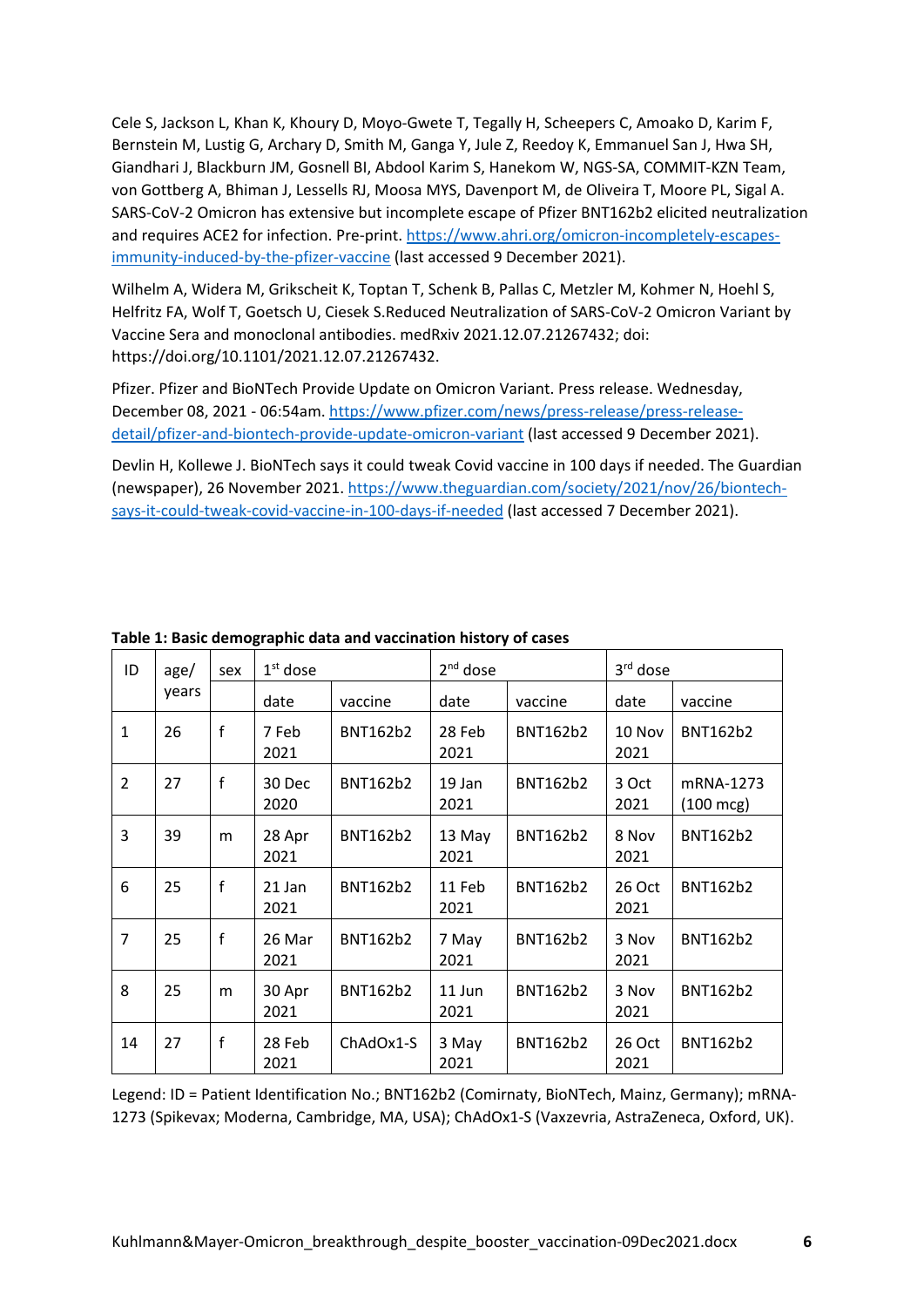|                     | Prevalence (%) |       |       |             |  |
|---------------------|----------------|-------|-------|-------------|--|
| Clinical symptoms   | Day 1          | Day 3 | Day 5 | Day 7       |  |
| Anosmia             | 0              | 14.3  | 0     | 0           |  |
| Backpain            | $\mathbf 0$    | 14.3  | 14.3  | $\mathbf 0$ |  |
| Chest pain          | 0              | 14.3  | 14.3  | 14.3        |  |
| Chest pressure      | 28.6           | 14.3  | 14.3  | 14.3        |  |
| Diarrhoea           | 0              | 0     | 0     | 0           |  |
| Dry cough           | 42.9           | 85.7  | 100   | 100         |  |
| Dysgeusia           | 0              | 14.3  | 0     | 0           |  |
| Fatigue             | 71.4           | 57.1  | 57.1  | 57.1        |  |
| Fever               | 14.3           | 14.3  | 14.3  | 14.3        |  |
| Headache            | 57.1           | 57.1  | 28.6  | 42.9        |  |
| Myalgia             | 0              | 28.6  | 14.3  | 28.6        |  |
| Nausea              | 28.6           | 0     | 0     | 0           |  |
| Night sweat         | 14.3           | 14.3  | 0     | 0           |  |
| Red eyes            | 0              | 0     | 0     | 0           |  |
| Rhinitis            | 28.6           | 57.1  | 57.1  | 71.4        |  |
| Shortness of breath | 0              | 28.6  | 42.9  | 42.9        |  |
| Sinus pressure      | 28.6           | 85.7  | 71.4  | 57.1        |  |
| Skin rash           | 0              | 0     | 14.3  | 14.3        |  |
| Sore throat         | 85.7           | 85.7  | 85.7  | 57.1        |  |

**Table 2: Prevalence (in %) of clinical symptoms during different time points of the observation period.**

Legend: Day 1 = Onset of symptoms, Day 7 = End of observation